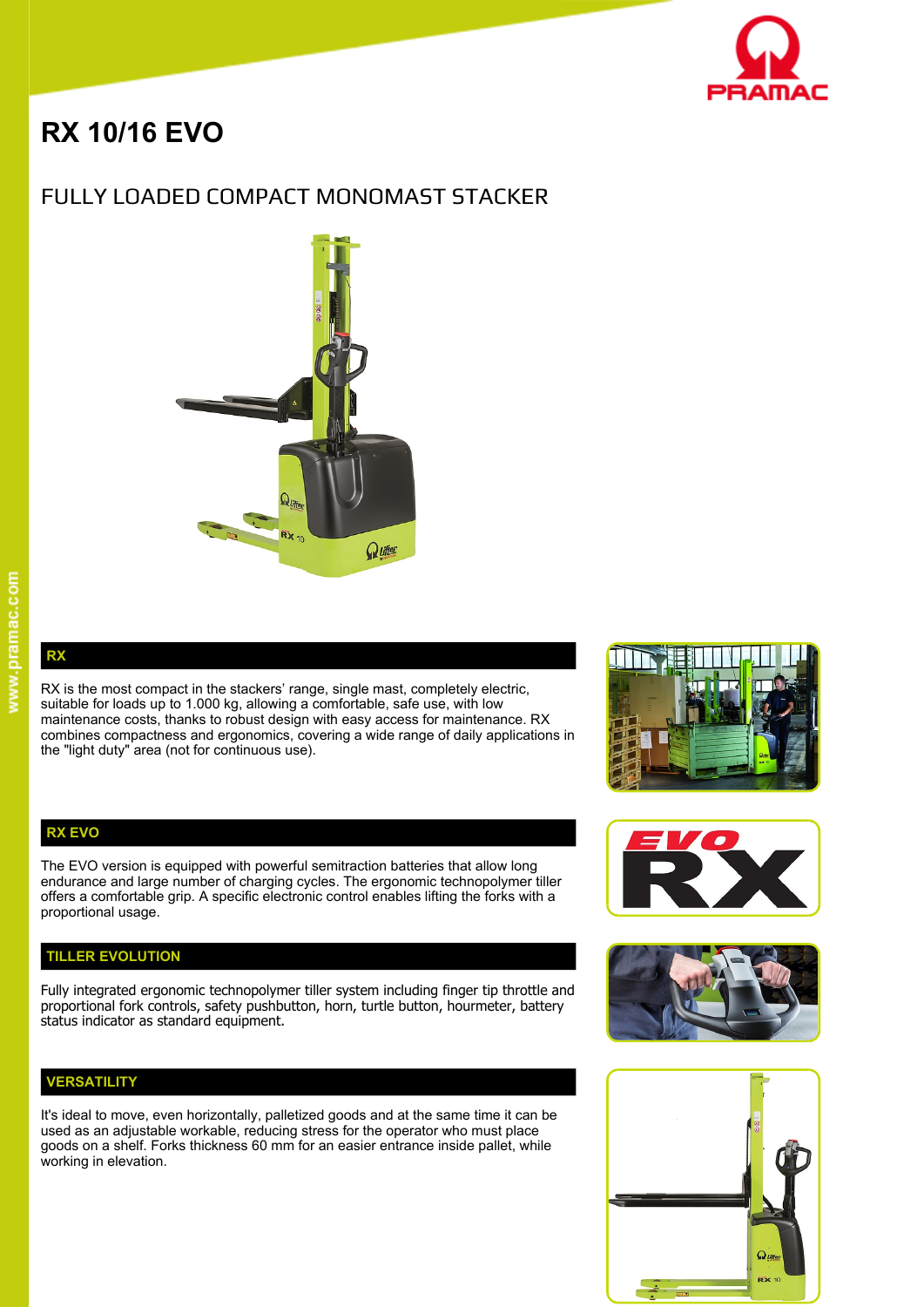#### **EASY MAINTENANCE**

Strong ABS carter/cover with storage compartments on top. Easily removable to speed up maintenance operations.

The bottom access opening allows an immediate disassembly of motor wheel, portal and tiller without lifting the machine.

# **ERGONOMICS**

Ergonomic tiller placed laterally to increase visibility, ensuring an optimal arrangement of components inside the motor compartment. RX 10 solves perfectly the problem of handling goods in narrow spaces and corridors.

## **BATTERY PACK**

Light-traction with tubular plate batteries allow up to 4 hours autonomy and a high number of charging cycle.

## **GEL (OPTIONAL)**

GEL batteries available on demand.

#### **AUTOLEVELLING SYSTEM (OPTIONAL)**

This device allows an automatic forks lifting and lowering control depending on the load height.

The positioning of the sensor is easy adjustable through the magnets and can be done on both side of the mast for maximum ergonomic.

The operator safety is granted by limit switches and a beeper that advice the beginning of the action.

Autolevelling can be offered also as a retrofit available for all the RX10 EVO range.









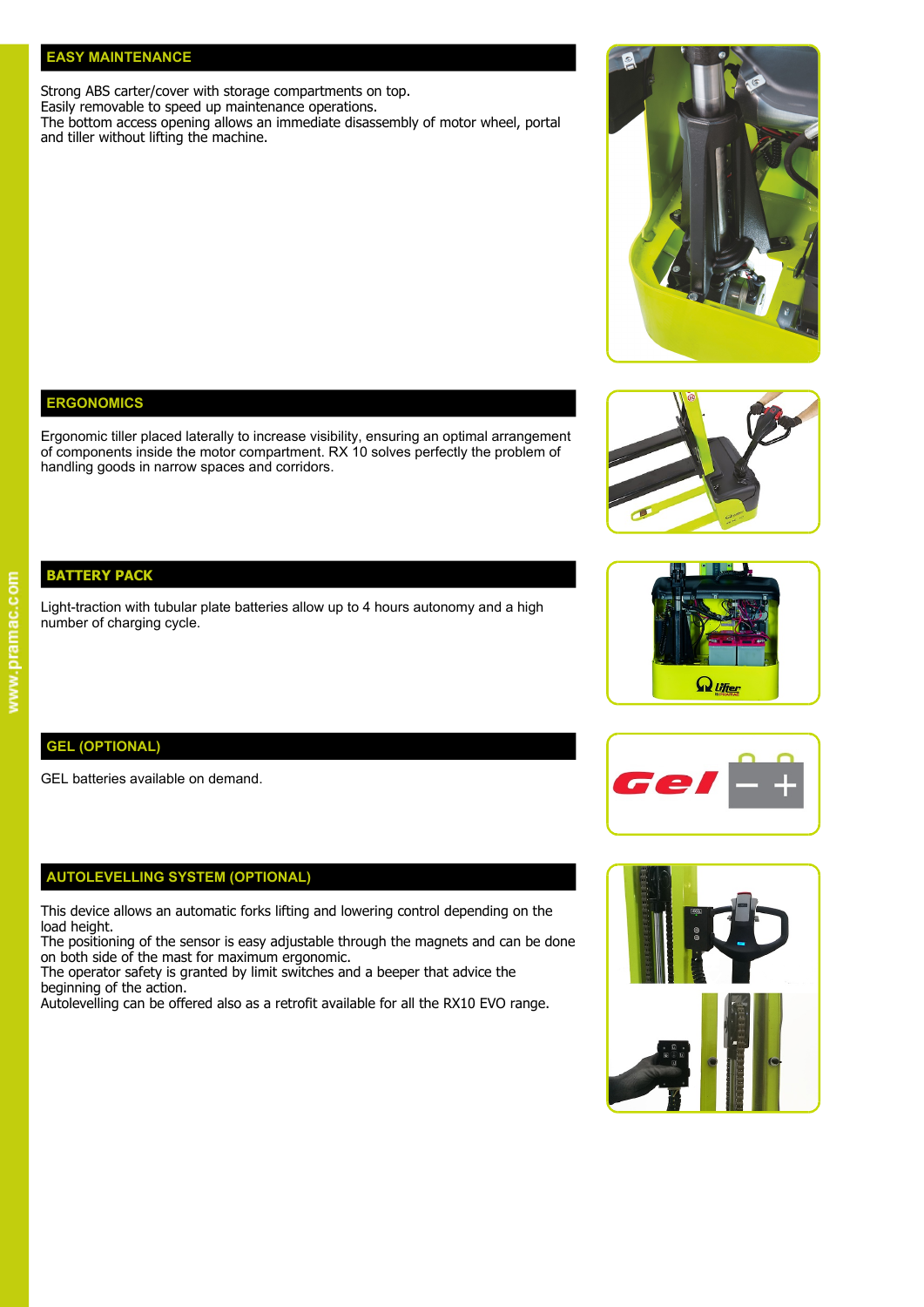| <b>Description</b>         |   |    |                         |
|----------------------------|---|----|-------------------------|
| 1.1 Manufacturer           |   |    | PR<br><b>INDUSTRIAL</b> |
| 1.3 Drive                  |   |    | <b>ELECTRIC</b>         |
| 1.4 Operator type          |   |    | Pedestrian              |
| 1.5 Load capacity          | Q | Кg | 1000                    |
| 1.6 Load centre distance   | C | mm | 600                     |
| 1.8 Load axle to end forks | x | mm | 786                     |
| 1.9 Wheel base             | ٧ | mm | 1165                    |

| Weights                               |    |     |
|---------------------------------------|----|-----|
| 2.1 Service weight (battery included) | Κg | 371 |
| 2.2 Axle load, laden rear             | Κq | 937 |
| 2.2 Axle load, laden front            | Kg | 434 |
| 2.3 Axle load, unladen front          | Кq | 269 |
| 2.3 Axle load, unladen rear           | Kq | 102 |

| <b>Tyres/Chassis</b>                               |            |    |                       |
|----------------------------------------------------|------------|----|-----------------------|
| 3.1 Tyres: front wheels                            |            |    | <b>RUBBER</b>         |
| 3.1 Tyres: stabilizers wheels - Front              |            |    | POLY C.               |
| 3.1 Tyres: rear wheels                             |            |    | POLY C.               |
| 3.2 Tyre size: Steering wheels - Width             |            | mm | 50                    |
| 3.2 Tyre size: Steering wheels - Diameter          |            | mm | 186                   |
| 3.3 Tyre size: Load rollers - Diameter             |            | mm | 82                    |
| 3.3 Tyre size: Load rollers - Width                |            | mm | 70                    |
| 3.4 Tyre size: stabilizers wheels front - Diameter |            | mm | 125                   |
| 3.4 Tyre size: stabilizers wheels front - Width    |            | mm | 45                    |
| 3.5 Tyre size: rear wheels - Q.ty (X=driven)       |            | nr | $\mathbf{2}^{\prime}$ |
| 3.5 Tyre size: front wheels - Q.ty (X=driven)      |            | nr | 1x                    |
| 3.6 Tread, front                                   | <b>b10</b> | mm | 505                   |
| 3.7 Tread, rear                                    | b11        | mm | 410                   |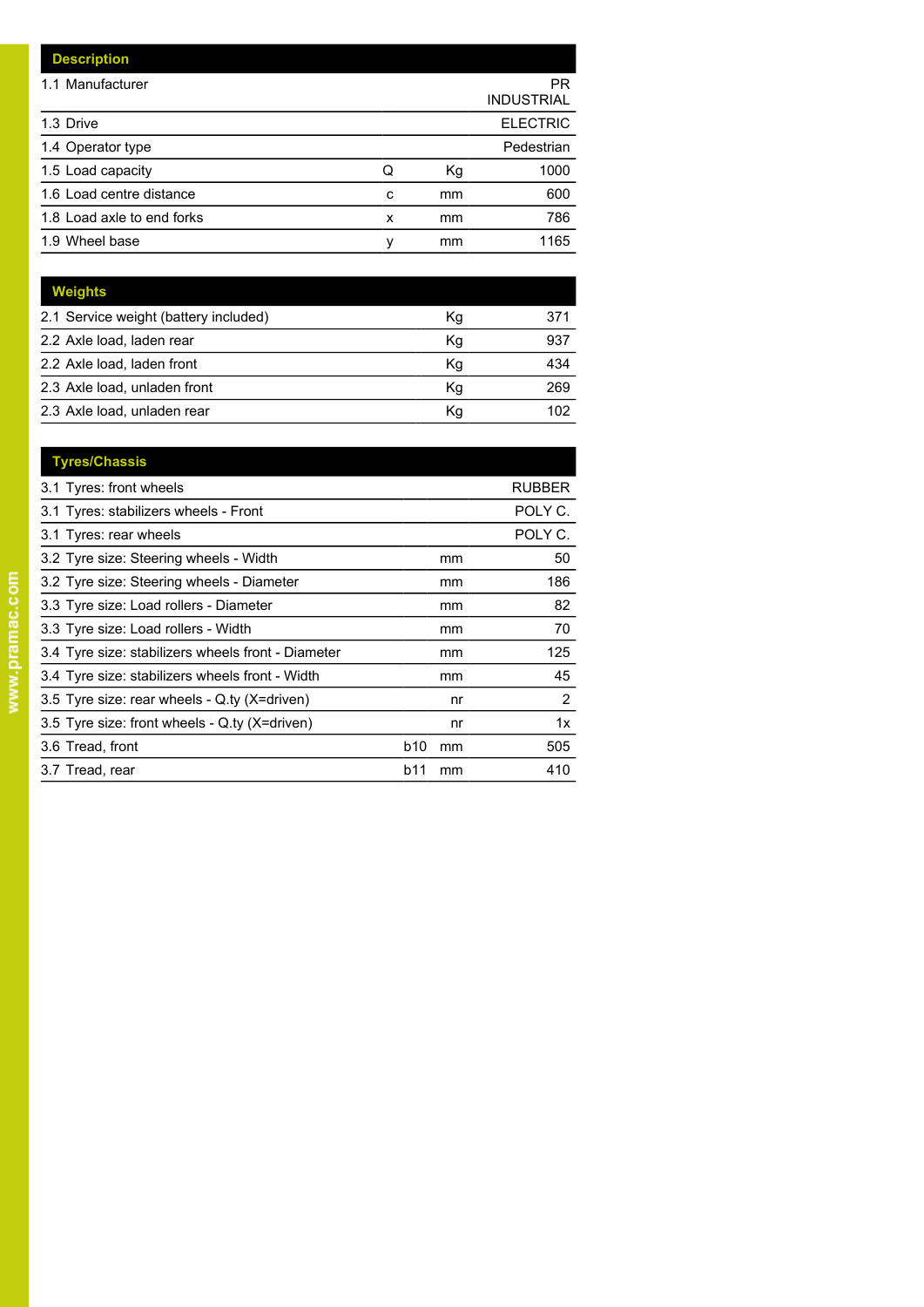| <b>Dimensions</b>                          |                |    |      |
|--------------------------------------------|----------------|----|------|
| 4.2 Height, mast lowered                   | h1             | mm | 1970 |
| 4.3 Normal free lifting                    | h2             | mm | 1510 |
| 4.4 Lift height                            | h3             | mm | 1510 |
| 4.5 Height, mast extended                  | h4             | mm | 1970 |
| 4.9 Height of tiller in drive position max | h14            | mm | 1338 |
| 4.9 Height of tiller in drive position min | h14            | mm | 968  |
| 4.15 Height, lowered                       | h13            | mm | 90   |
| 4.19 Overall lenght                        | 1              | mm | 1675 |
| 4.20 Lenght to face of forks               | 2              | mm | 522  |
| 4.21 Overall width                         | b <sub>1</sub> | mm | 794  |
| 4.22 Fork dimensions - Thickness           | s              | mm | 60   |
| 4.22 Fork dimensions - Width               | e              | mm | 150  |
| 4.22 Fork dimensions - Lenght              |                | mm | 1153 |
| 4.24 Fork carriage width                   | b3             | mm | 650  |
| 4.25 Distance between fork arms            | b5             | mm | 560  |
| 4.32 Ground clearance, centre of wheelbase | m <sub>2</sub> | mm | 20   |
| 4.34 Aisle width                           | Ast            | mm | 2120 |
| 4.35 Turning radius                        | Wa             | mm | 1344 |

| <b>Performance data</b>      |      |                           |
|------------------------------|------|---------------------------|
| 5.1 Travel speed laden       | Km/h | 3.7                       |
| 5.1 Travel speed unladen     | Km/h | 4.3                       |
| 5.2 Lifting speed laden      | m/s  | 0.12                      |
| 5.2 Lifting speed unladen    | m/s  | 0.21                      |
| 5.3 Lowering speed laden     | m/s  | 0.25                      |
| 5.3 Lowering speed unladen   | m/s  | 0.21                      |
| 5.8 Max gradeability laden   | $\%$ | 10                        |
| 5.8 Max gradeability unladen | $\%$ | 15                        |
| 5.10 Service brake           |      | <b>REVERSE</b><br>CURRENT |

| <b>Electric motors</b>                        |       |               |
|-----------------------------------------------|-------|---------------|
| 6.1 Drive motor power                         | kW    | 0.35          |
| 6.2 Lift motor power                          | kW    | 2.2           |
| <b>Battery Type</b>                           | Tipo  | Traction (C5) |
| 6.4 Battery voltage                           | ٧     | 24            |
| 6.4 Battery capacity, Min                     | Ah    | 54            |
| 6.4 Battery capacity, Max                     | Ah    | 54            |
| 6.5 Battery weight, Min                       | Kg    | 38            |
| 6.5 Battery weight, Max                       | Kg    | 38            |
| 6.6 Energy consumption according to VDI cycle | kWh/h | 0.45          |
| 8.4 Sound level at driver's ear               | dB(A) | 63            |
|                                               |       |               |